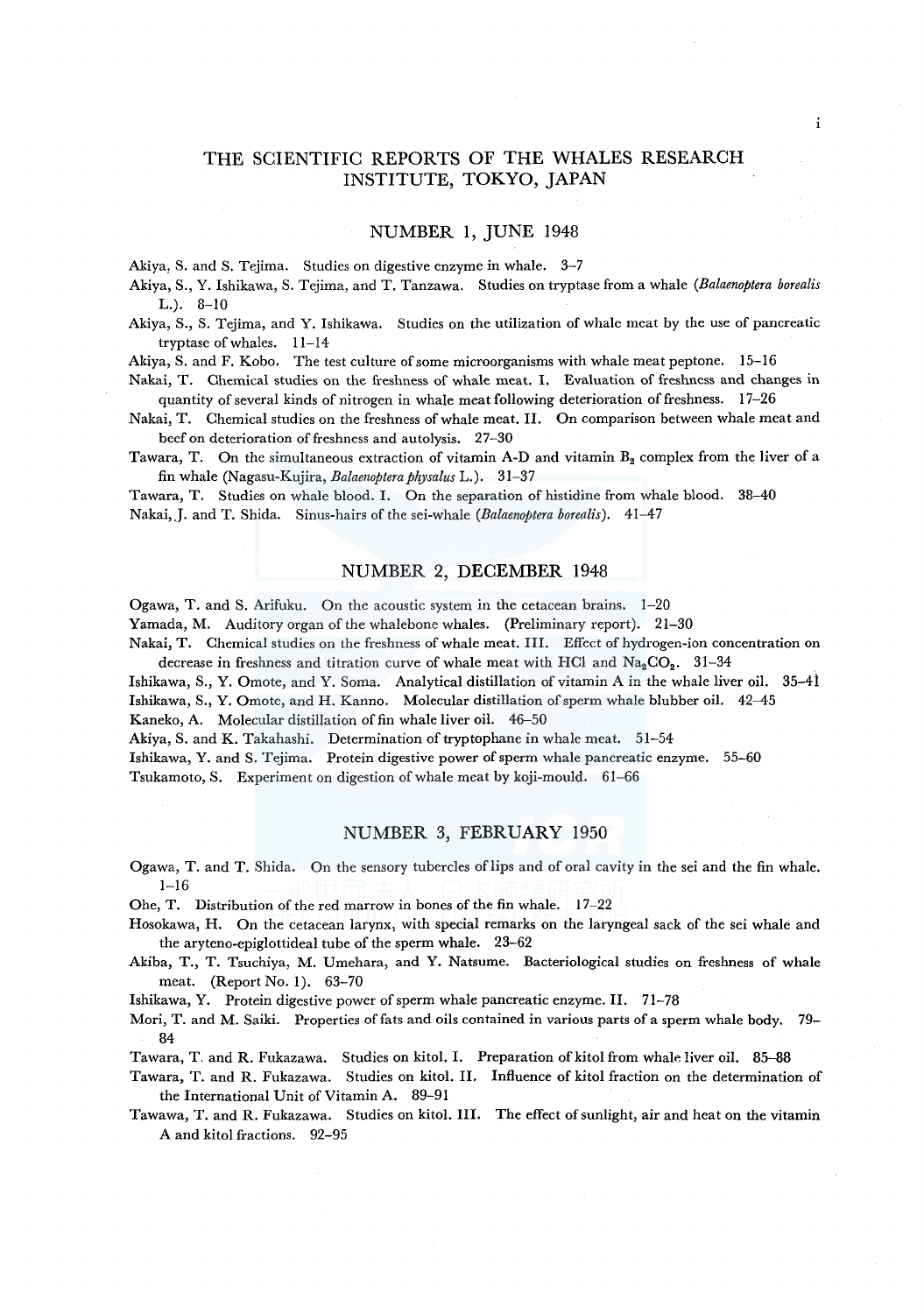ii

Tawara, T. On the respiratory pigments of whale (Studies on whale blood II.). 96-101

Yoshida, M. Research on methionine in whale. 102-105

Mizue, K. Factory ship whaling around Bonin Islands in 1948. 106-118

Mizue, K. and H. Jimbo. Statistic study of foetuses of whales. 119-131

Nishiwaki, M. and K. Hayashi. Biological survey of fin and blue whales taken in the Antarctic season 1947-48 by the Japanese fleet. 132-190

#### NUMBER 4, AUGUST 1950

Omura, H. On the body weight of sperm and sei whales located in the adjacent waters of Japan. 1-13 Omura, H. Diatom infection on blue and fin whales in the Antarctic whaling area V (the Ross Sea area).

14-26

Omura, H. Whales in the adjacent waters of Japan. 27-113

Nishiwaki, M. Determination of the age of Antarctic blue and fin whales by the colour changes in crystalline lens. 115-161

Nishiwaki, M. Age characteristics in baleen plates. 162-183

Nishiwaki, M. On the body weight of whales. 184-209

## NUMBER 5, JUNE 1951

Akiba, T., M. Umehara and Y. Natsume. Bacteriological studies on freshness of whale meat. (Report No. II.). 1-4

Hosokawa, H. On the pelvic cartilages of the Balaenoptera-foetuses, with remarks on the specifical and sexual difference. 5-15

Ohe, T. Iconography on the abdominal cavity and viscera of the Balaenoptera, with special remarks upon the peritoneal coverings. 17-39

Akiya, S. and O. Hoshino. Isolation of histidine from whale blood using 3,4-dichlorobenzene sulfonic acid. 41-47

Tawara, T. and R. Fukazawa. Studies on kitol. IV. Purification ofkitol by chromatographic. 49-51

Ishikawa, S., Y. Omote and H. Okuda. Substances related to vitamin A in the whale liver oil. 53-59

Ishikawa, S., Y. Omote, M. Kijima and H. Okuda. Thermal decomposition of kitol. 61-69

Mizue, K. Grey whales in the east sea area of Korea. 71-79

Mizue, K. Food of whales (In the adjacent waters of Japan). 81-90

Nishiwaki, M. and T. Ohe. Biological investigation on blue whales *(Balaenoptera musculus)* and fin whales *(Balaenoptera physalus)* caught by the Japanese Antarctic whaling fleets. 91-167

# NUMBER 6, DECEMBER 1951

Hosokawa, H. On the extrinsic eye muscles of the whale, with special remarks upon the innervation and function of the musculus retractor bulbi. 1-33

Murata, T. Histological studies on the respiratory portions of the lungs of cetacea. 35-47

Kojima, T. On the brain of the sperm whale *(Physeter catodon* L.). 49-72

Mizue, K. and T. Murata. Biological investigation on the whales caught by the Japanese Antarctic whaling fleets season 1949-50. 73-131

Nishiwaki, M. On the periodic mark on the baleen plates as the sign of annual growth. 133-152

Nishiwaki, M. and T. Hibiya. On the sexual maturity of the sperm whales *(Physeter catodon)* found in the adjacent waters of Japan (I). 153-165

Nakai, T. Chemical studies on freshness of whale meat. IV. Some informations of *Archomobacter ubiquitum*  isolated from whale carcass. 167-176

Nakai, T. and H. Ono. The effects of electric shock and fatigue on post-mortem changes in muscle. 177- 185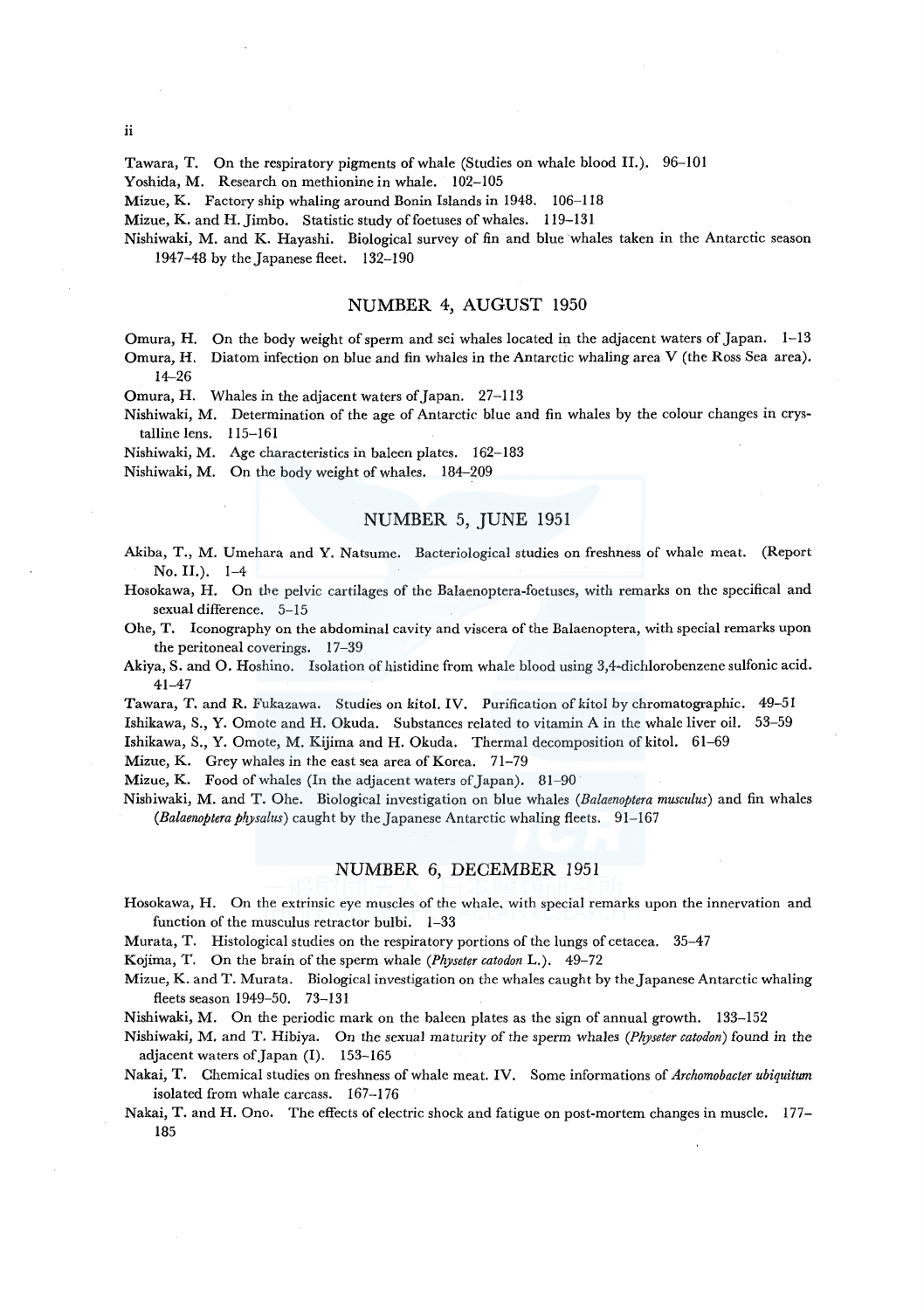- Omote, Y. Complete recovery of vitamin A from molecular distillation residue of whale-liver oil. 187- 191
- Omote, Y. Chemical structure of kitol (I). Double bonds and hydroxyl groups. 193-198

Hirata, M. Experimental investigation on flattened head harpoon. An attempt for restraining ricochet. 199-207

# NUMBER 7, JULY 1952

- Ogawa, T. On the cardiac nerves of some cetacea, with special reference to those of *Berardius bairdii*  Stejneger. 1-22
- Akiya, S., 0. Hoshino and N. Motohashi. On an attempt to preserve whale meat freshness with 5-nitrofurfuriden aminoguanidine from decay. 23-30

Akiya, S. and R. Sawamura. Colorimetric determination of 5-nitro-2-furfuridene aminoguanidine. 31-36

Tomiyama, S. and M. Takao. Studies on utilization of higher fatty alcohol from sperm whale oil. 37-46

Omote, Y. A rapid method for the separate determination of vitamin A and kitol in the whale-liver oil. 47-50

Arai, Y. and S. Sakai. Whale meat in nutrition. 51-67

Yamaguchi, K. and K. Fujino. On the serological constitution of striped dolphin *(Prodelphinus caeruleoalbus*  (Meyen)) (I). 67-77

Nishimoto, S., M. Tozawa and T. Kawakami, Food ofsei whales *(Balaenoptera borealis)* caught in the Bonin Island waters. 79-85

Nishiwaki, M. On the age-determination of Mystacoceti, chiefly blue and fin whales. 87-119

Nishiwaki, M. and T. Hibiya. On the sexual maturity of the sperm whales *(Physeter catodon)* found in the adjacent waters of Japan (II). 121-124

Ohno, M. and K. Fujino. Biological investigation on the whales caught by the Japanese Antarctic whaling fleets, season 1950/51. 125-183

# NUMBER 8, JUNE 1953

Yamada, M. Contribution to the anatomy of the organ of hearing of whales. 1-79

Omura, H. Biological study on humpback whales in the Antarctic whaling areas IV and V. 81-102

Fujino, K. On the serological constitutions of the sei-, fin-, blue- and humpback-whales (I). 103-125

Ogawa, T. On the presence and disappearance of the hind limb in the cetacean embryos. 127-132

- Nishiwaki, M. and T. Yagi. On the age and the growth of teeth in a dolphin *(Prodelphinuscaeruleo-albus).*  (I). 133-146
- Kakuwa, Z., T. Kawakami and K. Iguchi. Biological investigation on the whales caught by the Japanese Antarctic whaling fleets in the 1951-52 season. 147-213

Nishiwaki, M. Hermaphroditism in a dolphin *(Prodelphinuscaeruleo-albus).* 215-218

# NUMBER 9, JUNE 1954

- Akiya, S., 0. Hoshino and N. Motohashi. Attempt to preserve freshness of whale meat with germicides. II. 1-10
- Ogawa, T. On the musculature of the sinus venosus and its continuation with the so-called conducting system of the whale's heart. 11-35

Yamada, M. Some remarks on the pygmy sperm whale, *Kogia.* 37-58

Yamada, M. An account of a rare porpoise, *Feresa* Gray from Japan. 59-88

Omura, H. and K. Fujino. Sei whales in the adjacent waters of Japan. II. Further studies on the external characters. 89-103

Fujino, K. On the serological constitution of the sperm- and Baird beaked-whales (I) Blood groups of the sperm- and Baird beaked-whales. 105-120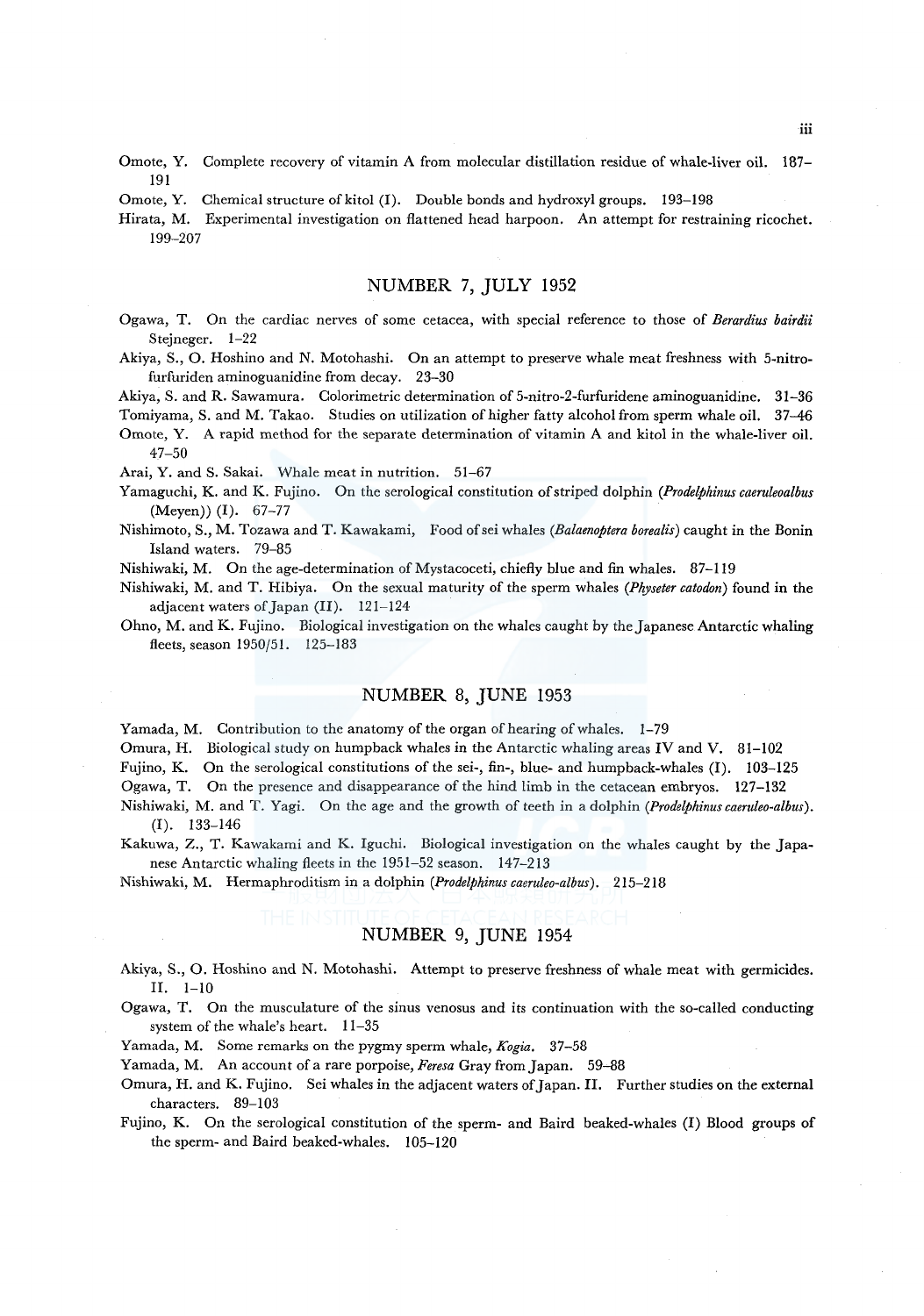- Fujino, K. On the body proportions of the fin whales *(Balaenoptera physalus* (L)) caught in the northern Pacific Ocean (I) (Preliminary report). 121-163
- Nishiwaki, M., T. Hibiya and S. Kimura. On the sexual maturity of the sei whale of the Bonin waters. 165-177

Uda, M. Studies of the relation between the whaling grounds and the hydrographical conditions (1). 179-187

#### NUMBER 10, JUNE 1955

Hosokawa, H. Cross-sections of a 12-mm. dolphin embryo. 1-68

Nemoto, T. White scars on whales (I) Lamprey marks. 67-77

- Omura, H. and T. Nemoto. Sei whales in the adjacent waters of Japan. III. Relation between movement and water temperature of the sea. 79-87
- Omura, H., K. Fujino and S. Kimura. Beaked whale *Berardius bairdi* of Japan, with notes of *Ziphius cavirostris.* 89-132

Fujino, K. On the body weight of the sei whales located in the adjacent waters of Japan (II.) 133-141

Nishiwaki, M. On the sexual maturity of the Antarctic male sperm whale *(Physeter catodon* L.). 143-149 Ohta, K., T. Watarai, T. Oishi, Y. Ueshiba, S. Hirose, T. Yoshizawa, Y. Akikusa, M. Sato and K. Okano,

Composition of fin whale milk. 151-167

# NUMBER 11, JUNE 1956

Omura, H. and H. Sakiura. Studies on the little piked whale from the coast of Japan. 1-37

Nishiwaki, M., T. Hibiya and S. Kimura. On the sexual maturity of the sperm whale *(Physeter catodon)*  found in the North Pacific. 39-46

Fujino, K. On the body proportions of the sperm whales *(Physeter catodon).* 47-83

- Fujino, K. On the serological constitution of the fin whales II. Further studies on blood groups. 85-98 Nemoto, T. On the diatoms of the skin film of whales in the northern Pacific. 99-132
- Hoshina, T. and Y. Sugiura. On a skin disease and a nematode parasite of a dolphin, *Tursiops truncatus*  (Montagu, 1821). 133-138

Iwai, E. Descriptions on unidentified species of dibranchiate cephalopods. I. An oegopsiden squid belonging to the genus *Architeuthis.* 139-151

Iwai, E. Descriptions on unidentified species of dibranchiate cephalopods. II. A cranchiidae squid of the genus *Taonius.* 153-161

Uda, M. and K. Nasu. Studies of the whaling grounds in the northern sea-region of the Pacific Ocean in relation to the meteorological and oceanographic conditions. (Part I). 163-179

Kimura, S. and T. Nemoto. Note on a minke whale kept alive in aquarium. 181-189

Ishikawa, Y. A characteristic property of whale oils concerning the absorption of gases. I. On the absorption of carbon dioxide by whale oils. 191-213

### NUMBER 12, JUNE 1957

Omura, H. Osteological study of the little piked whale from the coast of Japan. 1-21

Nishiwaki, M. Age characteristics of ear plugs of whales. 23-32

Nemoto, T. Foods of baleen whales in the northern Pacific. 33-89

- Nasu, K. Oceanographic conditions of the whaling grounds in the waters adjacent to Aleutian Islands and the Bering Sea in summer of 1955. 91-101
- Kimura, S. The twinning in southern fin whales. 103-125
- Ichihara, T. An application of linear discriminant function to external measurements of fin whale. 127– 189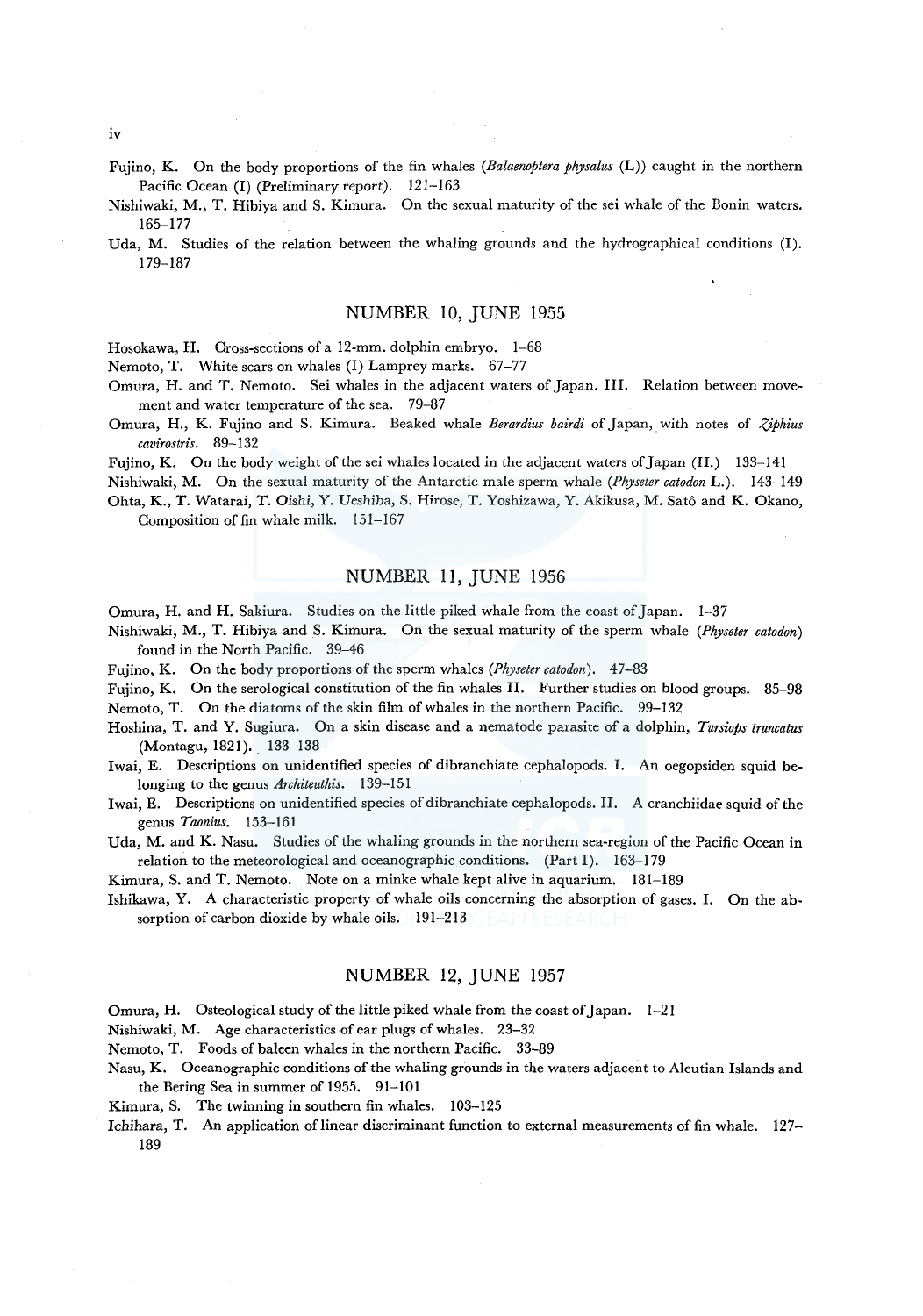Nishiwaki, M. Very small embryo of cetacea. 191-192

Nishiwaki, M. One-eyed monster of fin whale. 193-195

Ogawa, T. and T. Kamiya. A case of the cachalot with protruded rudimentary hind limbs. 197-208

- Uda, M. and A. Dairokuno. Studies of the relation between the whaling grounds and the hydrographic conditions. II. A study of the relation between the whaling grounds off Kinkazan and the boundary of water masses. 209-224
- Abe, T. Notes on fishes from the stomachs of whales taken in the Antarctic. I. *Xenocyttus nemotoi,* a new genus and new species of zeomorph fish of the subfamily *Oreosonimae* Goode and Bean, 1895. 225-233
- Tsuyuki, H. On the oils contained in various blubbers of northern elephant seal, *Mirounga angustirostris.*  235-240

### NUMBER 13, SEPTEMBER 1958

Omura, H. North Pacific right whale. 1-52

- Nishiwaki, M. and T. Kamiya. A beaked whale *Mesoplodon* stranded at Oiso Beach, Japan. 53-83
- Nishiwaki, M. and C. Handa. Killer whales caught in the coastal waters off Japan for recent 10 years. 85-96
- Ohsumi, S. (Kimura), M. Nishiwaki and T. Hibiya. Growth of fin whale in the northern Pacific. 97- 133
- Nishiwaki, M., T. Hibiya and S. Ohsumi (Kimura). Age study of sperm whale based on reading of tooth laminations. 135-153
- Nishiwaki, M., T. Ichihara and S. Ohsumi (Kimura). Age studies of fin whale based on ear plug. 155- 169

Fujino, K. On the serological constitution of fin whale. III. Human B blood group substances in erythrocytes and some notes on anti-fin Ju specific antibodies. 171-184

Nemoto, T. *Cocconeis* diatoms infected on whales in the Antarctic. 185-191

Nemoto, T. and K. Nasu. *Thysanoessa macrura* as a food of baleen whales in the Antarctic. 193-199

Ichihara, T. Gray whale observed in the Bering Sea. 201-205

Ohsumi, S. (Kimura). A descendant of Moby Dick or a white sperm whale. 207-209

Nasu, K. Deformed lower jaw of sperm whale. 211-212

Omura, H. Note on embryo of Baird's beaked whale. 213-214

Uda, M. and N. Suzuki. Studies of the relation between the whaling grounds and the hydrographic conditions. III. The averaged conditions of the whaling grounds and their trends of variation during 1946-55. 215-229

Seki, Y. Observations on the spinal cord of the right whale. 231-251

- Kamiya, T. How to count the renculi of the cetacean kidneys, with special regard to the kidney of the right whale. 253-267
- Hosokawa, H. and T. Sekino. Comparison of the size of cells and some histological formations between whales and man. 269-301

Ogawa, T., T. Tsunoda and M. Osawa. Amino acid composition of whale meat. 303-307

- Ishikawa, Y. A characteristic property of whale oils concerning the absorption of gases. II. On the absorption of nitrogen by whale oils. 309-321
- Tsuyuki, H. Component fatty acids of northern elephant seal oil. 323-332

### NUMBER 14, SEPTEMBER 1959

Omura, H. Bryde's whale from the coast of Japan. 1-33

Nishiwaki, M. and T. Kamiya. *Mesoplodon stejenegeri* from the coast of Japan. 35-48

Nishiwaki, M. Humpback whales in Ryukyuan waters. 49-87

Cushing, John E., K. Fujino and K. Takahashi. Glycerol-freezing technique as an aid in blood typing ofwhales. 89-100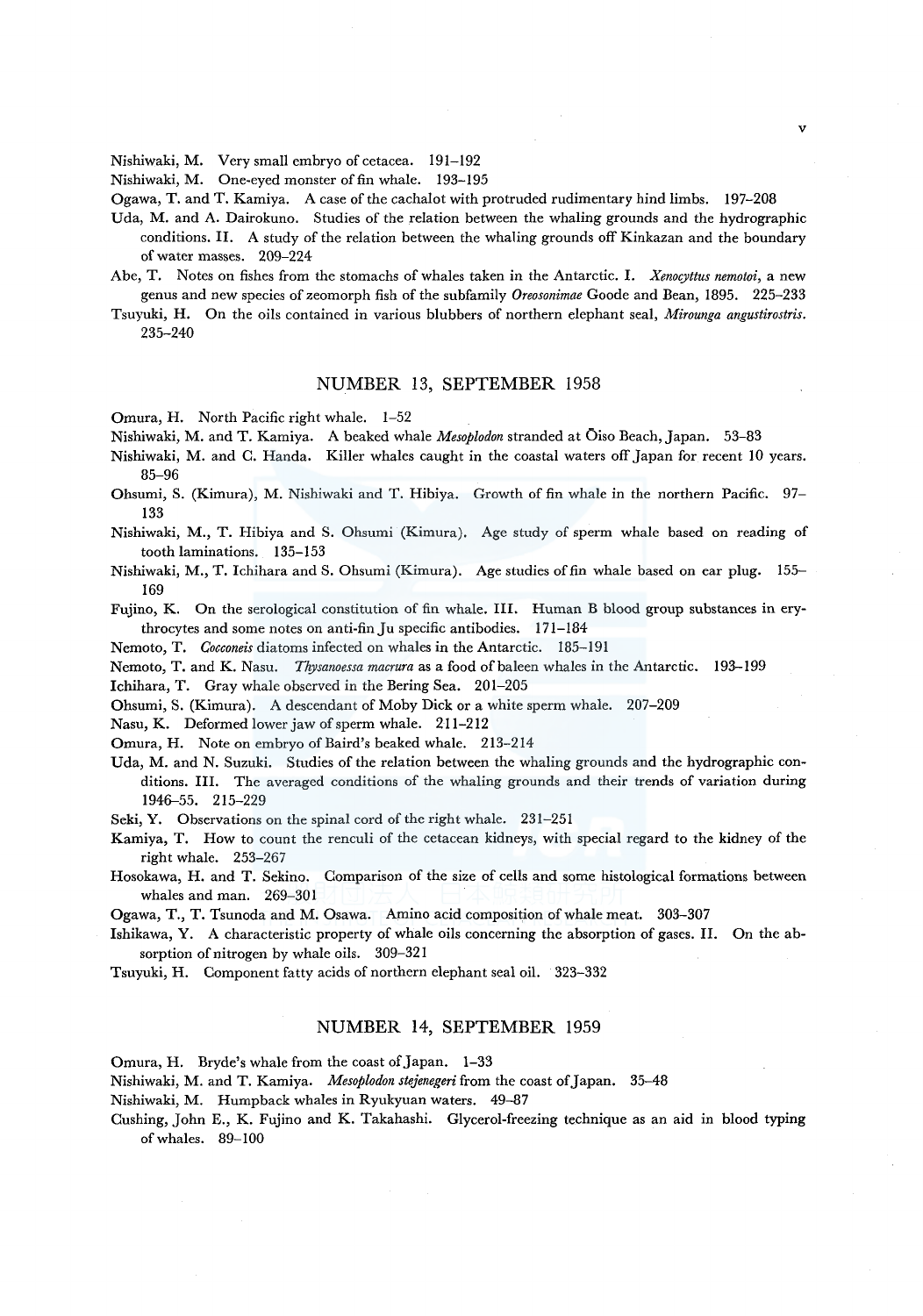vi

Fujino, K. and John E. Cushing. Blood typing of dried whale erythrocytes with 1311 labelled antibody. 101-106

lchihara, T. Formation mechanism of ear plug in baleen whales in relation to glove-finger. 107-135

Nasu, K. Surface water condition in the Antarctic whaling Pacific area in 1956-57. 137-143

Ohsumi, S. (Kimura). A deformed fin whale foetus. 145-147

Nemoto, T. Food of baleen whales with reference to whale movements. 149-290

Yamada, M. and F. Yoshizaki. Osseous labyrinth of cetacea. 291-304

Nakai, T. Distribution of amino acid in proteins from various parts of whale body. 305-326

# NUMBER 15, NOVEMBER 1960

Nishiwaki, M. Ryukyuan humpback whaling in 1960. 1-16

Ohsumi, S. Relative growth of the fin whale, *Balaenoptera physalus* (Linn.). 17-84

Fujino, K. lmmunogenetic and marking approaches to identifying subpopulations of the North Pacific whales. 85-142

Nasu, K. Oceanographic investigation in the Chukchi Sea during the summer of 1958. 143-158

Tokita, K. and ECG Research Group. Electrocardiographical studies on bottlenosed dolphin *(Tursiops truncatus).* 159-165

# NUMBER 16, MARCH 1962

Omura, H. Bryde's whale occurs on the coast of Brazil. 1-5

Omura, H. Further information on Bryde's whale from the coast of Japan. 7-18

Nishiwaki, M. Ryukyuan whaling in 1961. 19-28

Nemoto, T. A secondary sexual character of fin whales. 29-34

Omura, H., M. Nishiwaki, T. Ichihara and T. Kasuya. Osteological note of a sperm whale. 35-45

Ichihara, T. Prenatal dead foetus of baleen whales. 47-60

Nishiwaki, M. *Mesoplodon bowdoini* stranded at Akita Beach, Sea of Japan. 61-77

Nishiwaki, M. Observation on two mandibles of *Mesoplodon.* 79-82

Sinclair, John. An early dolphin embryo *(Stenella caeruleoalbus)* in serial sections. 83-87

Nemoto, T. Food of baleen whales collected in recent Japanese Antarctic whaling expeditions. 89-103

Uda, M. Subarctic oceanography in relation to whaling and salmon fisheries. 105-119

# NUMBER 17, FEBRUARY 1963

Nishiwaki, M., S. Ohsumi and T. Maeda. Change of form in the sperm whale accompanied with growth.  $1 - 14$ 

Ohsumi, S., T. Kasuya and M. Nishiwaki. The accumulation rate of dentinal growth layers in the maxillary tooth of the sperm whale. 15-35

lchihara, T. Photometric method for counting laminae in ear plug of baleen whale. 37-48

Yoshikawa, T. and T. Suzuki. The lamination of the masseter of the humpback whale. 49-52

Fujino, K. Intra-uterine selection due to maternal-foetal in compatibility of blood type in the whales. 53-65

Cushing, John E., K. Fujino and N. Calaprice. The Ju blood typing system of the sperm whale and specific soluble substances. 67-77

Nemoto, T. New records of sperm whales with protruded rudimentary hind limbs. 79-81

Nemoto, T. and K. Nasu. Stones and other aliens in the stomachs of sperm whales in the Bering Sea. 83-91

Nishiwaki, M. Taxonomical consideration on genera of *Delphinidae.* 93-103

Nasu, K. Oceanography and whaling ground in the subarctic region of the Pacific Ocean. 105-155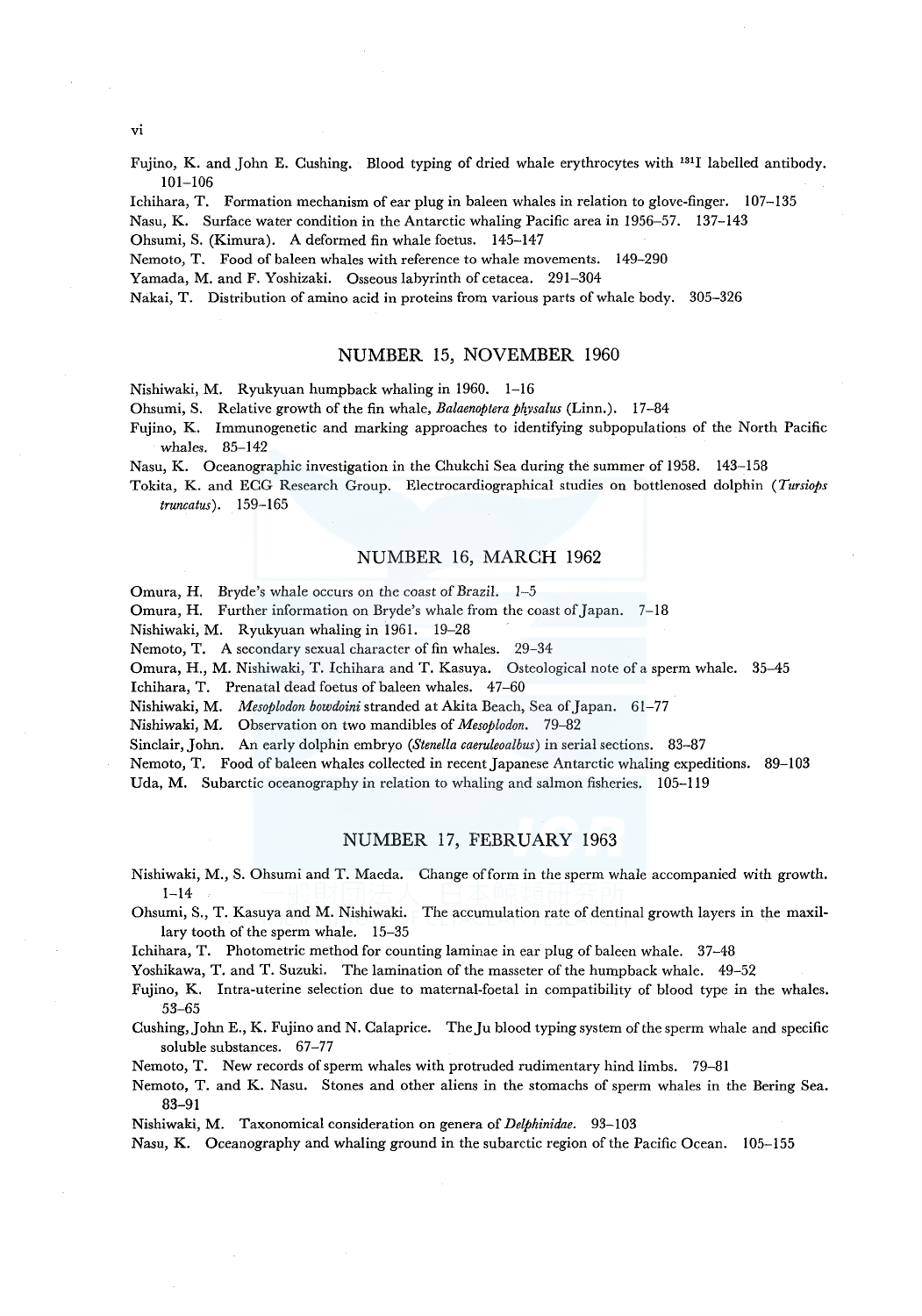Nemoto, T. Some aspects of the distribution of *Calanus cristatus* and *C. plumchrus* in the Bering and its neighbouring waters, with reference to the feeding of baleen whales. 157-170

Tsuyuki, H. and U. Naruse. Studies on the oil of black right whale in the northern Pacific Ocean. 171- 190

Yagi, T., M. Nishiwaki and M. Nakajima. A preliminary study on the method of time marking with leadsalt and tetracycline on the teeth of northern fur seal. 191-195

### NUMBER 18, MARCH 1964

Fujino, K. Fin whale subpopulations in the Antarctic whaling areas II, III and IV. 1-27

lchihara, T. Prenatal development of ear plug in baleen whales. 29-48

Ohsumi, S. Examination on age determination of the whale. 49-88

Nemoto, T. School of badeen whales in the feeding areas. 89-110.

Okutani, T. and Nemoto, T. Squids as the food of sperm whales in the Bering Sea and Alaskan Gulf. 111-122

Ohsumi, S. Comparison of maturity and accumulation rate of corpora albicantia between the left and right ovaries in cetacea. 123-148

Omura, H. A systematic study of the hyoid bones in the baleen whales. 149-170

Nishiwaki, M. Revision of the article " Taxonomical consideration on genera of *Delphinidae"* in No. 17. 171-172

Tsuyuki, H. and U. Naruse. Studies on the lipids in brain of black right whale in the northern Pacific Ocean. 173-180

# NUMBER 19, APRIL 1965

Ohsumi, S. Reproduction of the sperm whale in the north-west Pacific. 1-35

Kasuya, T. and T. lchihara. Some informations on minke whales from the Antarctic. 37-43

Nemoto, T. and T. Kasuya. Foods of baleen whales in the Gulf of Alaska of the North Pacific. 45-51

Nishiwaki, M., M. Nakajima and T. Kamiya. A rare species of dolphin *(Stenella attenuata)* from Arari, Japan. 53-64

Nishiwaki, M., T. Kasuya, T. Tobayama, T. Kamiya and M. Nakajima. *Feresa attenuata* captured at the Pacific Coast of Japan in 1963. 65-90

Nakajima, M. and M. Nishiwaki. The first occurrence ofa porpoise *(Electra electra)* in Japan. 91-104

Hosokawa, H. and T. Kamiya. Sections of the dolphin's head *(Stenella caeruleoalba).* 105-133

Ohsumi, S. A dolphin *(Stenella caeruleoalba)* with protruded rudimentary hind limbs. 135-136

### NUMBER 20, SEPTEMBER 1966

Ohsumi, S. Sexual segregation of the sperm whale in the North Pacific. 1-16

lchihara, T. Criterion for determining age of fin whale with reference to ear plug and baleen plate. 17- 82

Kasuya, T. Caryotype of a sei whale. 83-88

Kasuya, T. and S. Ohsumi. A secondary sexual character of the sperm whale. 89-94

Nishiwaki, M. and K. S. Norris. A new genus, *Peponocephala,* for the odontoceti cetacean species *Electra electra.* 95-100

Nishiwaki, M., M. Nakajima and T. Tobayama. Preliminary experiments for dolphin marking. 101- 107

Nemoto, T. *Thysanoessa* euphausiids, comparative morphology, allomorphosis and ecology. 109-155

Nasu, K. Fishery oceanographic study on the baleen whaling grounds. 157-210

lchihara, T. and M. Nishiwaki. External measurements and weight of a southern elephant seal. ·211-212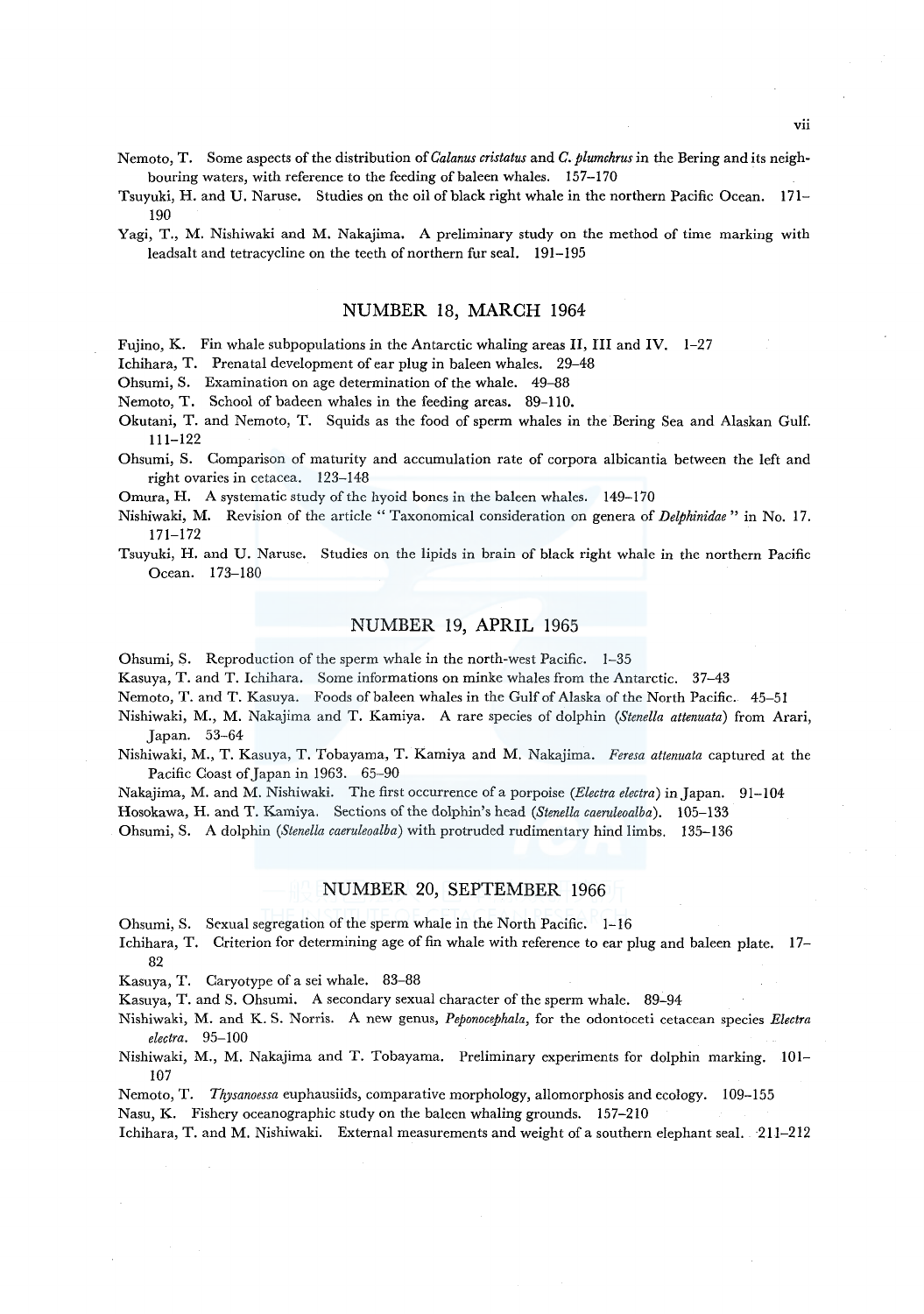Tsuyuki, H. and S. Itoh. Studies on the oils contained in blubber of a southern elephant seal. 213-221

### NUMBER 21, JUNE 1969

Omura, H., S. Ohsumi, T. Nemoto, K. Nasu and T. Kasuya. Black right whales in the North Pacific. 1-78

Nishiwaki, M. and Y. Hasegawa. The discovery of the right whale skull in the Kisagata shell bed. 79-84 Ohsumi, S. Occurrence and rupture of varginal band in the fin, sei, and blue whales. 85-94

Hosokawa, H., S. lgarashi, T. Kamiya and K. Hirosawa. Morphological characteristics and myelinization of acoustic system in the dolphins *(Stenella caeruleoalba).* 95-123

Mol, T. and P.J.H. van Bree. A short contribution to the history of whaling in Japan during the 17th century. 125-129

Tsuyuki, H. and S. Itoh. Fatty acid composition of finless porpoise oil. 131-135.

Tsuyuki, H. and S. Itoh. Fatty acid composition of many toothed pilot whale oil. 137-141

### NUMBER 22, JUNE 1970

Omura, H., T. lchihara and T. Kasuya. Osteology of pygmy blue whale with additional information on external and other characteristics. 1-27

Nishiwaki, M. and T. Kasuya. Recent record of gray whale in the adjacent waters of Japan and a consideration on its migration. 29-37

Kasuya, T. and D. W. Rice. Note on baleen plates and on arrangement of parasitic barnacles of gray whale. 39-43

Nishiwaki, M. and T. Kasuya. A Greenland right whale caught at Osaka Bay. 45-62

Nasu, K. and Y. Masaki. Some biological parameters for stock assessment of the Antarctic sei whale. 63-74

Ohsumi, S., Y. Masaki and A. Kawamura, Stock of the Antarctic minke whale. 75-125

Kawamura, A. Food ofsei whale taken by Japanese whaling expeditions in the Antarctic season 1967/68. 127-152

Nemoto, T. and K. I. Yoo. An amphipod, *Parathemisto gaudichaudii* as a food of the Antarctic sei whale. 153-158

Tobayama, T., S. Uchida and M. Nishiwaki. Twin foetuses from a blue white dolphin. 159-162

Machida, S. A sword-fish sword found from a North Pacific sei whale. 163-164

Tsuyuki, H. and S. Itoh. Fatty acid components of black right whale oil by gas chromatography. 165-170

#### NUMBER 23, SEPTEMBER 1971

Ohsumi, S. Some investigations on the school structure of sperm whale. 1-25

Kawamura, A. Influence of chasing time to stomach contents of baleen and sperm whales. 27-36

Kasuya, T. Consideration of distribution and migration of toothed whales off the Pacific coast of Japan based upon aerial sighting record. 37-60

Omura, H. A comparison of the size of vertebrae among some species of the baleen whales with special reference to whale movements. 61-69

Omura, H., M. Nishiwaki and T. Kasuya. Further studies on two skeletons of the black right whale in the North Pacific. 71-81

Nishiwaki, M. and T. Kasuya. Osteological note of an Antarctic sei whale. 83-89

Hosokawa, H. and T. Kamiya. Some observations on the cetacean stomachs, with special considerations on the feeding habits of whales. 91-101

Lugassy, A. A., E. Korostoff and J. L. Rabinowits. Influence of incremental lines upon the compressive strength of sperm whale dentin. 103-110

viii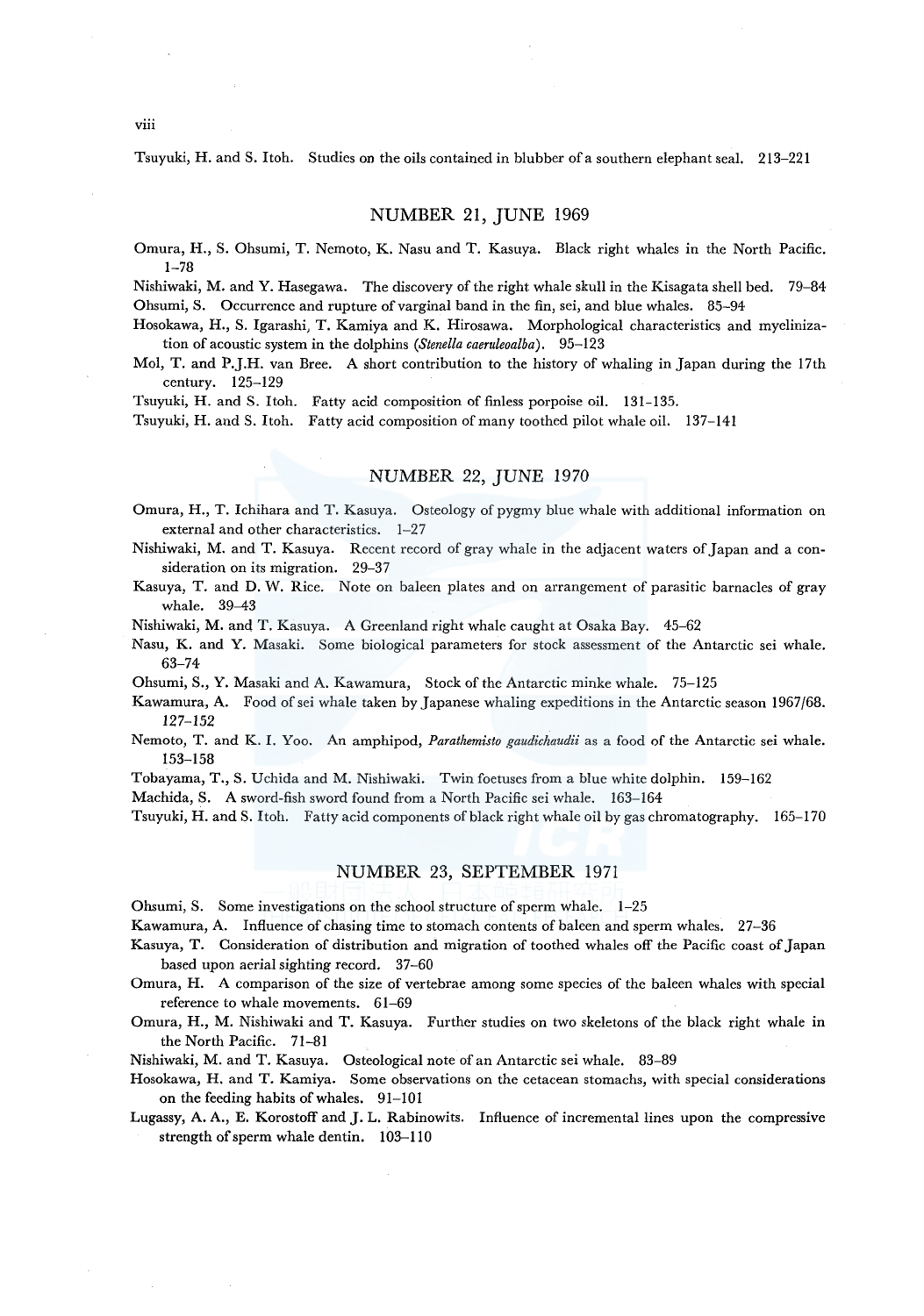Nishiwaki, M. and N. Oguro. Baird's beaked whales caught on the coast of Japan in recent 10 years. 111-122

Mizue, K., M. Nishiwaki and A. Takemura. The underwater sound of Ganges river dolphins *(Platanista gangetica).* 123-128

Kasuya, T. and M. Nishiwaki. First record of *Mesoplodon densirostris* from Formosa. 129-137

Kawamura, A. and K. Kashita. A rare double monster of dolphin, *Stenella caeruleoalba.* 139-140

Tsuyuki, H. and S. Itoh. Fatty acid components of Ganges river dolphin oil. 141-147

# NUMBER 24, NOVEMBER 1972

Omura, H. An osteological study of the Cuvier's beaked whale, *Ziphius cavirostris*, in the northwest Pacific. 1-34

Nishiwaki, M. and N. Oguro. Catch of the Cuvier's beaked whales off Japan in recent years. 35-41

Nishiwaki, M., T. Kasuya, K. Kureha and N. Oguro. Further comments of *Mesoplodon gingkodens.* 43-56

Kasuya, T. Growth and reproduction of *Stenella caeruleoalba* based on the age determination by means of dentinal growth layers. 57-79

Kasuya, T. and N. Oguro. A new tagging method of dolphins. 81-85

Kasuya, T. Some informations on the growth of the Ganges dolphin with a comment on the Indus dolphin. 87-108

Kasuya, T. and A.K.M. Aminul Haque. Some informations on the distribution and seasonal movement of the Ganges dolphin. 109-115

Tsuyuki, H. and S. Itoh. Fatty acid component of various blubber oil of Ganges River dolphin. 117-125

Naito, Y. and M. Nishiwaki. The growth of two species of the harbour seal in the adjacent waters of Hokkaido. 127-144

Ichihara, T. and K. Yoshida. Diving depth of northern fur seals in the feeding time. 145-148

#### NUMBER 25, SEPTEMBER 1973

- Kasuya, T. Systematic consideration of recent toothed whales based on the morphology of tympanoperiotic bone. 1-103
- Omura, H. A review of pelagic whaling operations in the Antarctic based on the effort and catch data in 10° squares oflatitude and longitude. 105-203

Nasu, K. Results of whale sighting by Chiyoda Maru No. 5 in the Pacific sector of the Antarctic and Tasman Sea in the 1966/67 season. 205-217

Kawamura, A. Food and feeding of sei whale caught in the waters south of 40°N in the North Pacific. 219-236

Ohsumi, S. Find of marlin spear from the Antarctic minke whales. 237-239

Seki, Y. An anatomical study on the lower extension of the dorasl vagal nucleus to the upper cervical cord in the sperm whale. 241-249

Tobayama, T., M. Nishiwaki and H. C. Yang. Records of the Fraser's Sarawak dolphin *(Lagmodelphis hosei)* in the western North Pacific. 251-263

Miyazaki, N., T. Kusaya and M. Nishiwaki. Food of *Stenella caeruleoalba.* 265-275

Nishiwaki, M. Possible vestigial teats of killer whale. 277-278

Williamson, G. R. Counting and measuring baleen and ventral grooves of whales. 279-292

Tsuyuki, H. and S. Itoh. Fatty acid component of blubber oil of Amazon River dolphin. 293-299

Naito, Y. Comparison in colour pattern of two species of harbour seal in adjacent waters of Hokkaido. 301-310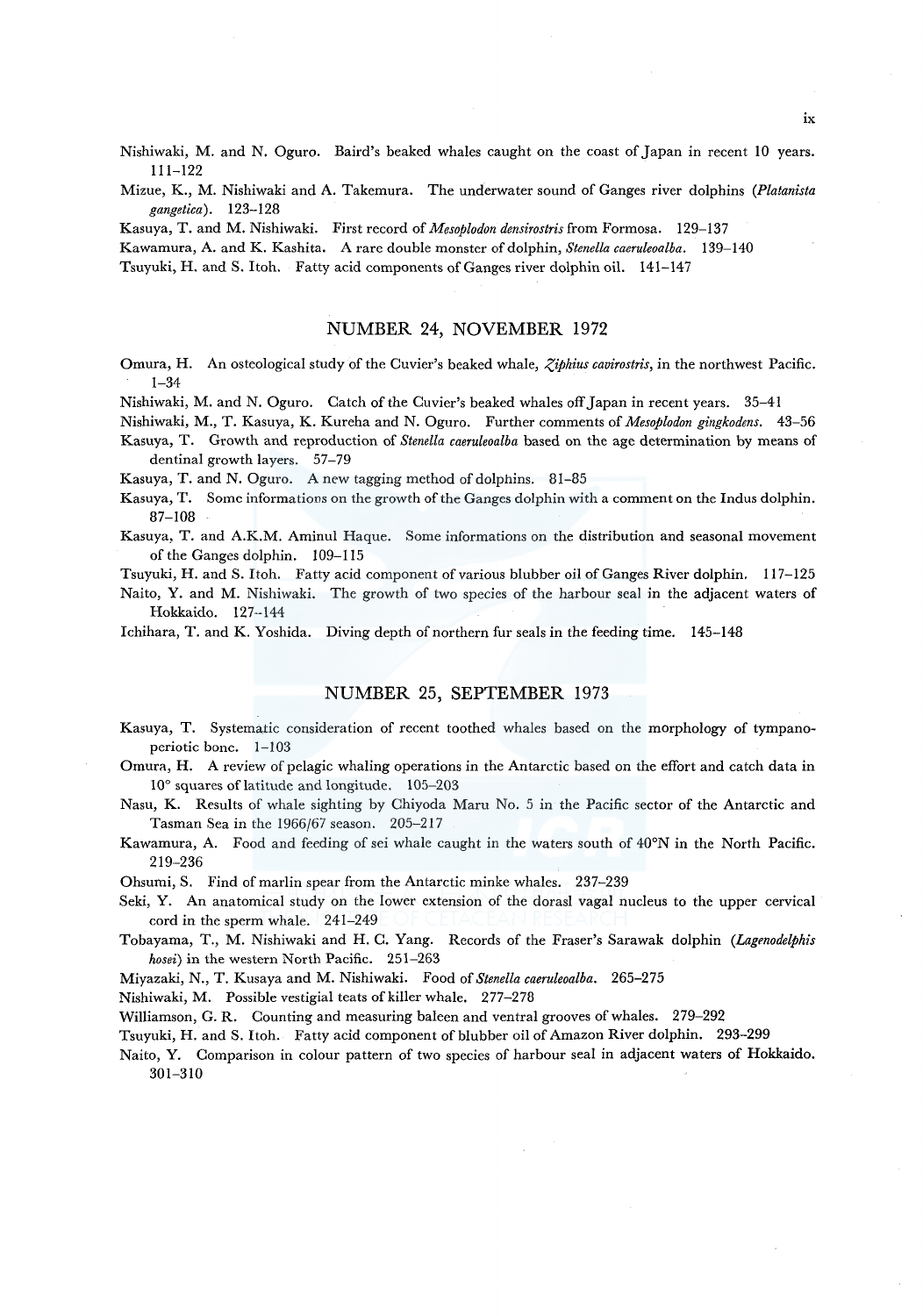# NUMBER 26, NOVEMBER 1974

Omura, H. Possible migration route of the gray whale on the coast of Japan. 1-14

Sa take, Y. and H. Omura. A txonomic study of the minke whale in the Antarctic by means of hyoid bone. 15-24

Kawamura, A. Food and feeding ecology in the southern sei whale. 25-144

McCann, C. Body scarring on cetacea-odontocetes. 145-155

- Kasuya, T., N. Miyazaki and W. H. Dawbin. Growth and reproduction of *Stenella attenuata* in the Pacific coast of Japan. 157-226
- Miyazaki, N., T. Kasuya and M. Nishiwaki. Distribution and migration of two species of *Stenella* in the Pacific coast of Japan. 227-243

Kamiya, T. and P. Pirlot. Brain morphogenesis in *Stenella coeruleoalba.* 245-253

Castello, H.P., A. P. Torno and J. S. Fanizza. First Antarctic record of a killer whale stranding. 255- 258

Kamiya, T. and N. Miyazaki. A malformed embryo of *Stenella coeruleoalba.* 259-263

Kamiya, T. and F. Yamasaki. Organ weights of *Pontoporia blainvillei* and *Platanista gangetica* (Platanistidae). 265-270

Machida, S. Surface temperature field in the Crozet and Kerguelen whaling grounds. 271-287

Machida, S. The voyage of the Konan Maru No. 16 to the Antarctic whaling grounds. 289-302

Itoh, S. and H. Tsuyuki. Fatty acid component of different blubber oil of finless porpoise. 303-306

Itoh, S. and H. Tsuyuki. Fatty acid component of Senegal manatee fats. 309-311

Naito, Y. The hyoid bones of two kinds of harbour seals in the adjacent waters of Hokkaido. 313-320

### NUMBER 27, SEPTEMBER 1975

Omura, H. Osteological study of the minke whale from the Antarctic. 1-36

Williamson, G. R. Minke whales off Brazil. 37-59

Kawamura, A. A consideration on an available source of energy and its cost for locomotion in fin whales with special reference to the seasonal migrations. 61-79

Kasuya, T. and M. Nishiwaki. Recent status of the population of Indus dolphin. 81-94

Kasuya, T. Past occurrence of *Globicephala melaena* in the western North Pacific. 95-108

McCann, C. A study of the genus *Berardius* Duvernoy. 111-137

Nishiwaki, M. and K. Kureha. Strange organ in the anal region of the finless porpoise. 139-140

Machida, S. Distribution of sperm whale catches in the southern Indian Ocean. 141-159

# NUMBER 28, OCTOBER 1976

Kawamura, A. and Y. Satake. Preliminary report on the geographical distribution of the Bryde's whale in the North Pacific with special reference to the structure of the filtering apparatus. 1-35

Pivorunas, A. A mathematical consideration on the function of baleen plates and their fringes. 37-55

Omura, H. and T. Kasuya. Additional information on skeleton of the minke whale from the Antarctic. 57-68

Omura, H. A skull of the minke whale dug out from Osaka. 69-72

Kasuya, T. Reconsideration of life history parameters of the spotted and striped dolphins based on cemental layers. 73-106

McCann, C. Notes on the foetal skull of *Mesoplodon stejnegeri.* 107-117

Gianuca, N. M. and H. P. Castello. First record of the southern bottlenose whale, *Hyperoodon planifrons*  from Brazil. 119-126

Brownell, R. L. Jr., L. A. Aguayo and N. D. Torres. A Shepherd's beaked whale, *Tasmacetus shepherdi,* from the eastern South Pacific. 127-128

Brownell, R. L. Jr. and R. Praderi. Records of the delphinid genus *Stenella* in western South Atlantic